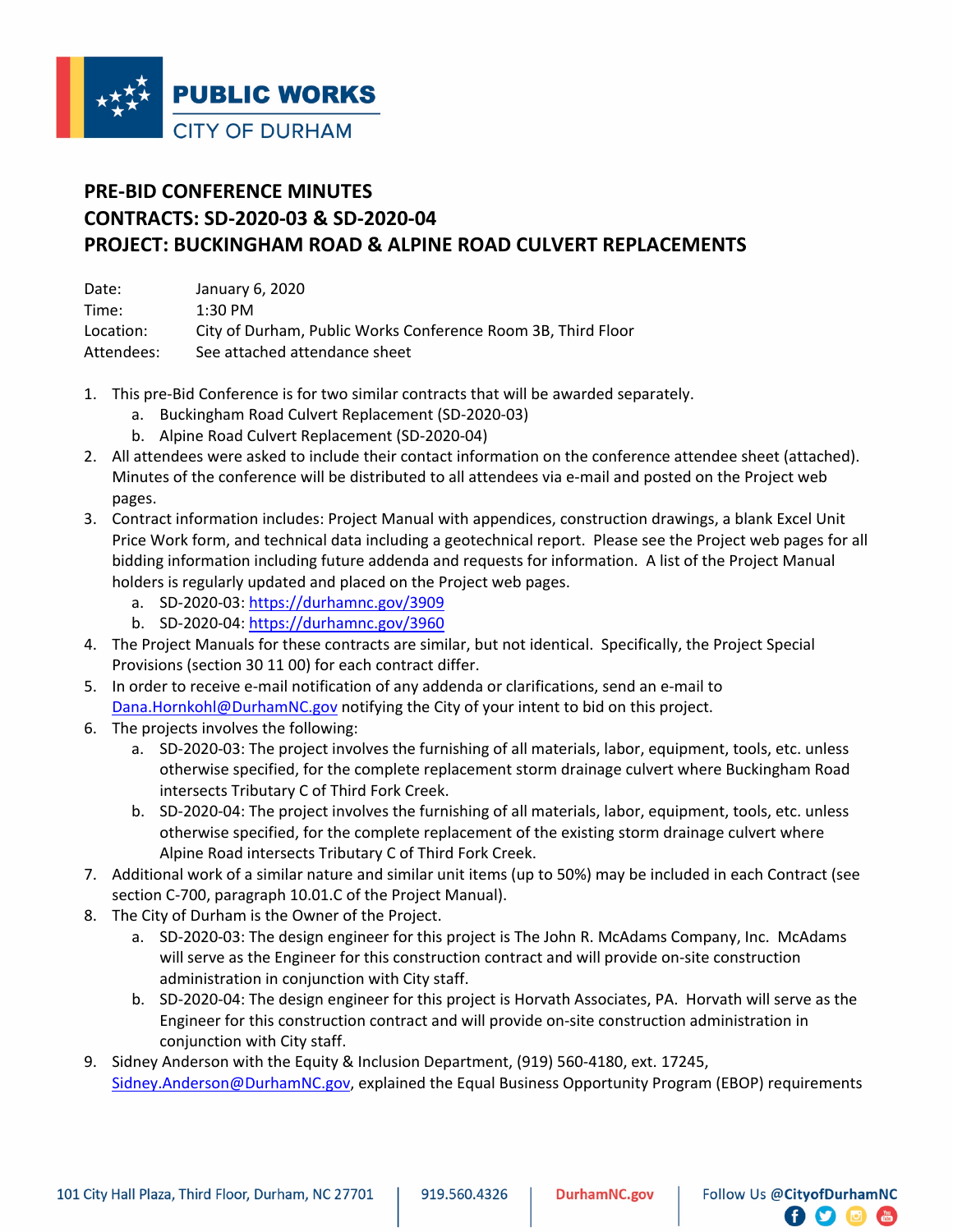for bidding (see section 00 21 15, paragraph 1.13.A of the Project Manual). Underutilized Business Enterprise (UBE) goals, required forms, and the good faith efforts were discussed.

- a. The Minority UBE participation goal is 11%. The Women UBE participation goal is 7%.
- b. Two EBOP forms are required with each bud submission, the E-101 (UBE Participation on Base Bid) and E-104 (Employee Breakdown).
- c. Appendix B of each Project Manual includes the blank required EBOP forms.
- d. Appendix D of each Project Manual includes the HUB Listing.
- e. The Equity & Inclusion Department will verify UBE/HUB certification for any firm. Contact Sidney Anderson using the contact information above.
- 10. All bidders are required to submit a record of their safety qualifications (see Appendix I of the Project Manual). Please complete the form in its entirety and provide additional information as directed on the form. Failure to provide all of the required information may result in a bid being deemed non-responsive.
- 11. Pay close attention to the Insurance Requirements (see section 00 52 15, paragraph 1.10.H of the Project Manual). Insurance costs are incidental to the work.
- 12. A blank Excel Unit Price Work form may be found on the Project web site for inclusion in Bids. It is the Bidder's responsibility to ensure all items in the Unit Price Work form are correct.
- 13. The Real Estate Division of the General Services Department is currently acquiring the additional right-ofway and temporary construction easements for these projects.
- 14. It is anticipated that a Notice to Proceed will be issued in March or April of 2020.
- 15. Contract Times for Each Contract: 151-calendar days to Substantial Completion with an additional 31 calendar days to Final Completion.
	- a. Note: The Invitation to Bid for the Buckingham Road project indicates that a total of 365-calendar days will be provided. This is an error and will be corrected in an addendum to be issued soon.
- 16. Contractor shall use the City's contract managing program, PDRx, during the execution of the Contract. This software is web based and administered by the City. There is no charge to the Contractor and training will be provided.
- 17. Any errors or omissions discovered in the Project Manuals or construction Drawings should be brought to the attention of the Engineer and the City in writing.
- 18. All questions or requests for information must be submitted by 5:00 PM, Wednesday, January 15, 2020. No addenda will be issued after Thursday, January 16, 2020.
- 19. Compile Bid packages carefully. Include all of the required items. Submit bid packages prior to the Bid Opening on Wednesday, January 22, 2020 at 1:30 PM to be held in the third floor conference room 3A. The Bid Opening may be extended if there is a significant addendum issued.
- 20. Dana Hornkohl will serve as the Project manager. His phone number is (919) 560-4326, ext. 30246 and email is [Dana.Hornkohl@DurhamNC.gov.](mailto:Dana.Hornkohl@DurhamNC.gov)
- 21. Attendee Questions/Discussions including Unit Price Work items.
	- a. The Unit Price Work Forms for the contracts are similar, but not identical.
	- b. The existing culvert at the Buckingham Road Project Site partially washed out as the result of an intense storm event related to Hurricane Florence. The remainder of the existing culvert has been removed and the site has been stabilized in advance of the new culvert contract. The existing culvert at the Alpine Road Project Site will be removed as part of the Work.
	- c. Who will handle inspections for each contract?
		- i. The City's Resident Project Representative will be on-site daily inspecting the work. The Engineer or their representative will be on-site periodically to inspect and approve work at certain milestones required in the Project Manual.

8 O

 $\frac{Y_{01}}{1000}$ 

ii. The Engineering Inspections Group within the Public Works Department will also be periodically inspecting roadway, sidewalk, and driveway construction [\(https://durhamnc.gov/667/Engineering-Inspections\)](https://durhamnc.gov/667/Engineering-Inspections).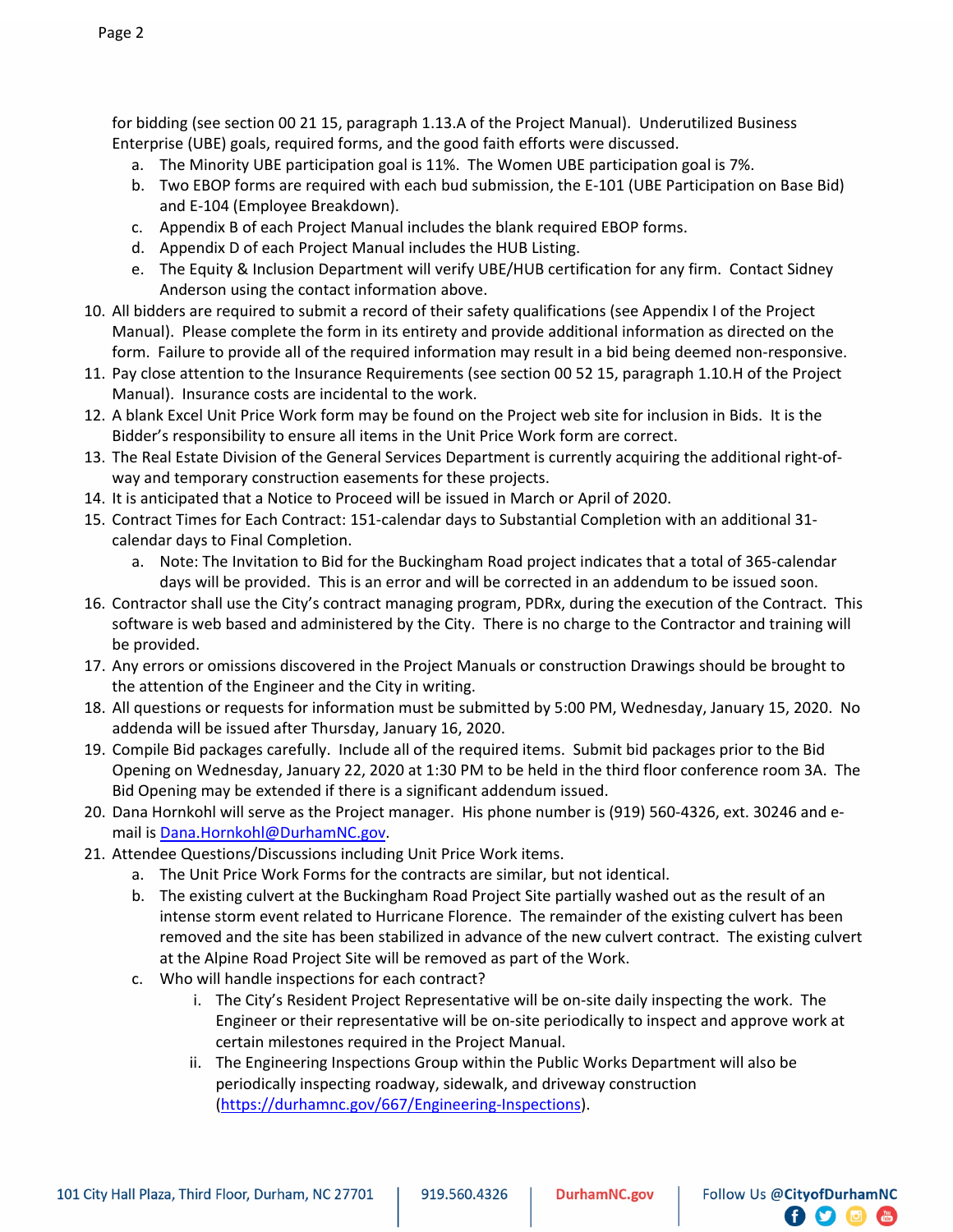- d. Will traffic control signs be required on both sides of the Buckingham Road as indicated in traffic control details?
	- i. No, traffic control signs are only required on the right side of Buckingham Road due to the nature of the Project Site.
- e. There was a general discussion of the existing utilities located on-site for each contract. The design engineer for each contract has coordinated preliminarily with the utility companies found at each Project Site. See sheet C-1 for existing conditions at Buckingham Road. See sheet C001 for existing conditions at Alpine Road. Each contract includes a Utility Line/Pole Relocation and Coordination Allowance (section 30 11 00, paragraph 1.3).
- f. The "Jumper Line" labeled on sheet C-5 of the Buckingham Road project is intended to maintain an existing water line service connection as needed to facilitate construction.
- g. There was a discussion of the existing concrete driveway at 2431 Alpine Road on the Alpine Road project. There has been a discussion of a relocation of the driveway with the property owner. An addendum will be issued shortly indicating the new driveway location and including additional quantities for the applicable Unit Price Work items.
- h. Clarification was sought on detail C-1 on sheet C302 of the Alpine Road project. Clarification will be provided in an addendum to be issued shortly.
- i. Construction Surveying and As-Built Survey is included in the Unit Price Work items for each contract (items no. B57 and A52 in the Unit Price Work Forms for each contract). The Project Special Provisions (section 30 11 00, paragraph 1.4) detail the requirements for this item.
- j. Available flow data for Tributary C of Third Fork Creek at each Project Site will be posted on the project web pages.
- k. There was a general discussion of stream base flow bypass requirements for each Project Site.
- l. Pre-bid conference minutes and a list of attendees will be posted to both Project web pages.
- m. Will the City accept a Bid proposing to deliver a cast-in-place culvert in lieu of a pre-cast culvert at each Project Site?
	- i. Yes, the City will accept such a Bid with the requirement that each Project shall be delivered within the stipulated Contract Times.
- n. The budget range for the Buckingham Road project is \$850,000 to \$900,000. The budget range for the Alpine Road Project is \$450,000 to \$500,000.

These meeting minutes were prepared by Dana Hornkohl on Wednesday, January 8, 2020. Please send any comments, errors, or omissions to [Dana.Hornkohl@DurhamNC.gov](mailto:Dana.Hornkohl@DurhamNC.gov) by close of business, Friday, January 10, 2020.

 $\Gamma$ Ð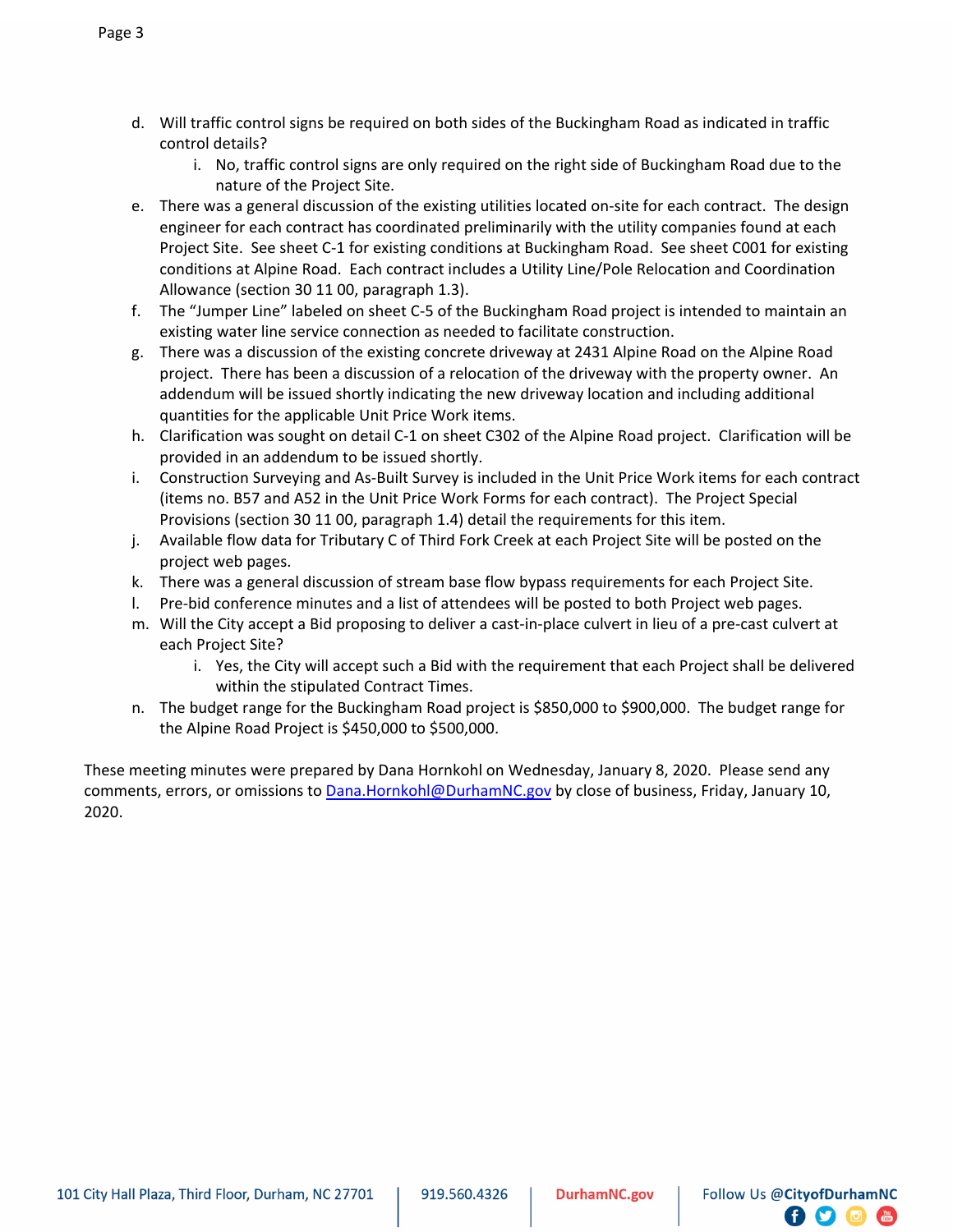## **Pre-Bid Conference Attendance Sheet City of Durham, Public Works Department** SD-2020-03: Buckingham Road Culvert Replacement SD-2020-04: Alpine Road Culvert Replacement 01/06/2020, 1:30 PM

|                 |                                           |                                |                                              | The City of Durham is evaluating UBE interest in City projects. If you<br>are representing a UBE firm, please let us know the following<br>information: |  |       |     |
|-----------------|-------------------------------------------|--------------------------------|----------------------------------------------|---------------------------------------------------------------------------------------------------------------------------------------------------------|--|-------|-----|
|                 |                                           |                                |                                              | Does this project interest you as<br>a Prime or a Sub? (check one)<br><b>MUBE</b><br><b>WUBE</b>                                                        |  |       |     |
| <b>Name</b>     | Company                                   | Phone                          | Email                                        |                                                                                                                                                         |  | Prime | Sub |
| Dana Hovnkohl   | City of Durham<br>Public Weves Department | $(419)560 - 4326$<br>ext.30246 | dana. horntohledwham nc.gov                  | NK                                                                                                                                                      |  |       |     |
| Gidney Droager  | O                                         | $(915)$ 540-4140<br>X17245     | Sidny Armer Charina respe                    |                                                                                                                                                         |  |       |     |
| GREG SMITH      | CoD                                       | x30255                         | GREG. SMITH<br>$\overline{\phantom{a}}$      |                                                                                                                                                         |  |       |     |
| ANTWON WILLIAMS | COD                                       | x 30254                        | durham<br>antwon, williams@na.gov.           |                                                                                                                                                         |  |       |     |
| MATT JONES      | HORVATH                                   | 919-490-4990                   | MATT. JONESQ<br>HORVATH ASSOLIATES.COM       | N/A                                                                                                                                                     |  |       |     |
| Dannie Phillips | Wright Trattic                            | 864-991-1020                   | donniele redungthe con                       |                                                                                                                                                         |  |       |     |
| Brian Narron    | Narron Contracting                        | 719 803-8341                   | estimatingonarronoontring con                |                                                                                                                                                         |  |       |     |
| Daniel McElwey  | Fred Smith Company                        | $914 - 612 - 2107$             | Daniel, MEI wey Ofred smith<br>Company, net  |                                                                                                                                                         |  |       |     |
| CHRIS STANLEY   | MCADAMS                                   | $919 - 287 - 0767$             | cstanley @ncadansco.com                      |                                                                                                                                                         |  |       |     |
| AUSTIN SULLIVAN | William Eastern Inc                       |                                | 919 484 8993 JSUlivan Q Sullivan Eastern.com |                                                                                                                                                         |  |       |     |